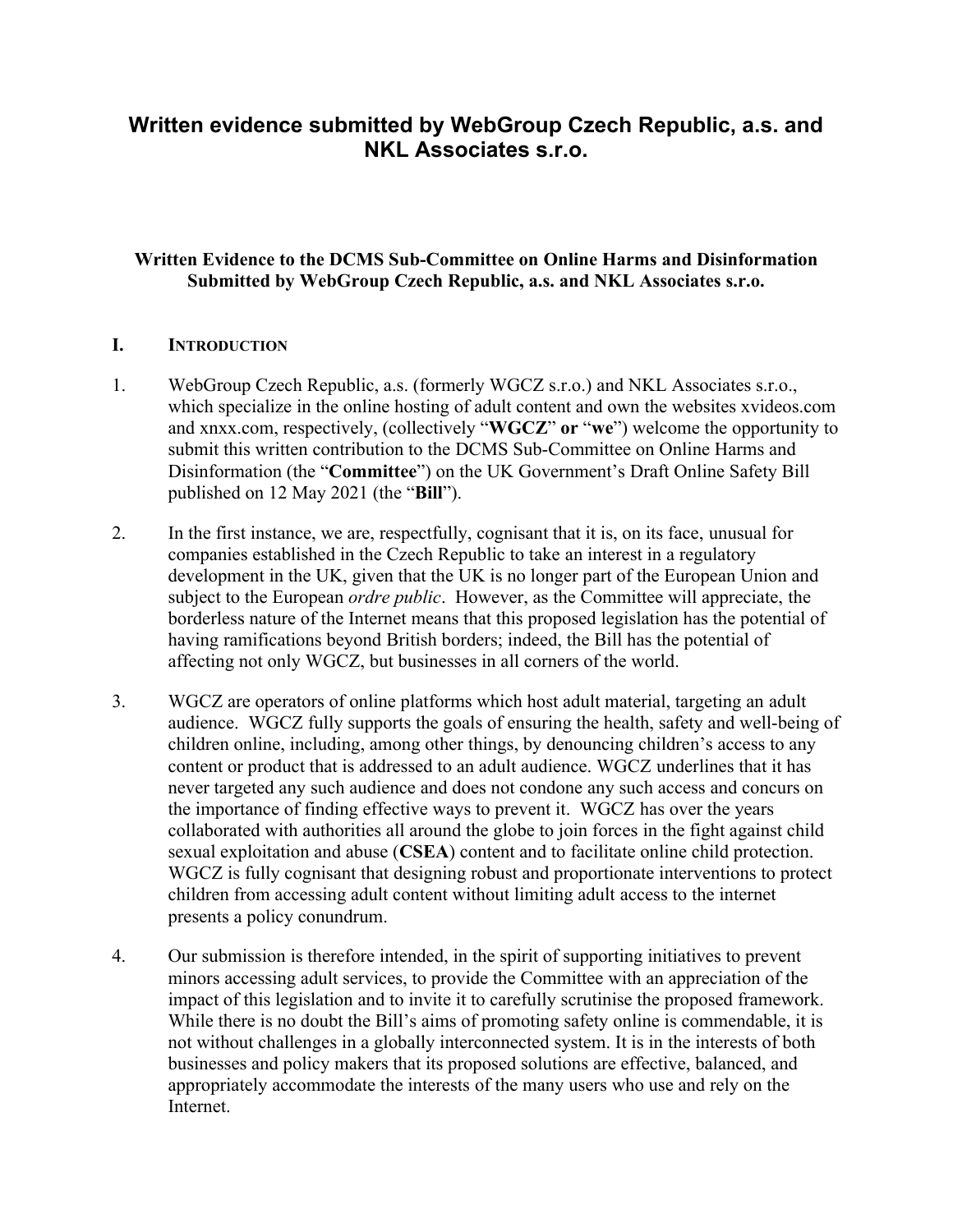5. We note that the current Bill has expanded its remit to expect providers to be able to manage *any* potential harm that occurs on their platforms. There are some good intentions here – there is no harm in providers demonstrating their risk assessments in considering how they support the "safety" of users and providing a level of accountability for those less scrupulous providers who do not see the wellbeing of their platform users as their concern. However, as noted in section II below, the concept of the 'duty of care' is amorphous and the Bill fails to set out the extent of a duty of care that providers may have, and what the limits on expectations of protection should be.

#### **II. THE INHERENT LIMITATIONS OF TECHNOLOGY**

- 6. While no one can doubt the policy objective of protecting underage access, the proposal does not address or resolve the core of the challenge: the delicate balance between the importance of the objective and the intrusiveness, in terms of civil liberties, of truly effective measures to prevent underage access.
- 7. In making this submission, we are mindful of the fact that the Online Safety Bill follows a suite of successes (filtering on public WIFI which in itself is a highly contentious issue), near misses (default filtering on home ISP connections, still only used by a minority of households according to OFCOM<sup>1</sup>), and failures (Part 3 of the Digital Economy Act 2017). As this submission seeks to explain, the reality is that the Bill is not laid on a foundation of success in technology regulation or the use of technology to manage online behaviour.
- 8. Online services, and the underlying technology that allows them to be implemented, are global by nature. Therefore, geographical boundaries present problems. However, to try to isolate based upon geography is a challenge that introduces extraterritorial jurisdictional issues that are evident within this bill. Geography in an online sense is usually managed through the IP address system, where different countries are assigned different address ranges which, in turn, allows systems to make an approximation of the location of an end user. However, this is not a perfect system and work arounds such as IP proxying and Virtual Private Networks, which are widely used for many privacy enhancing measures, will easily circumvent this. Therefore, any legislation that attempts to control a global system from a geographically restricted perspective is not going to be perfect.

## **III. ADDRESSING ONLINE HARMS: THE TANGIBILITY AND PRACTICAL WORKABILITY OF THE "DUTY OF CARE" CONCEPT**

- 9. The Bill's most significant innovation is the establishment of a "duty of care" on service providers, which includes duties to address illegal CSEA content.
- 10. In that respect, the Bill proposes to impose a number of "duties" on user-to-user service providers. Taking the example of "safety duties", the Bill provides:

<sup>1</sup> https://www.ofcom.org.uk/\_\_data/assets/pdf\_file/0025/217825/children-and-parents-media-use-and-attitudesreport-2020-21.pdf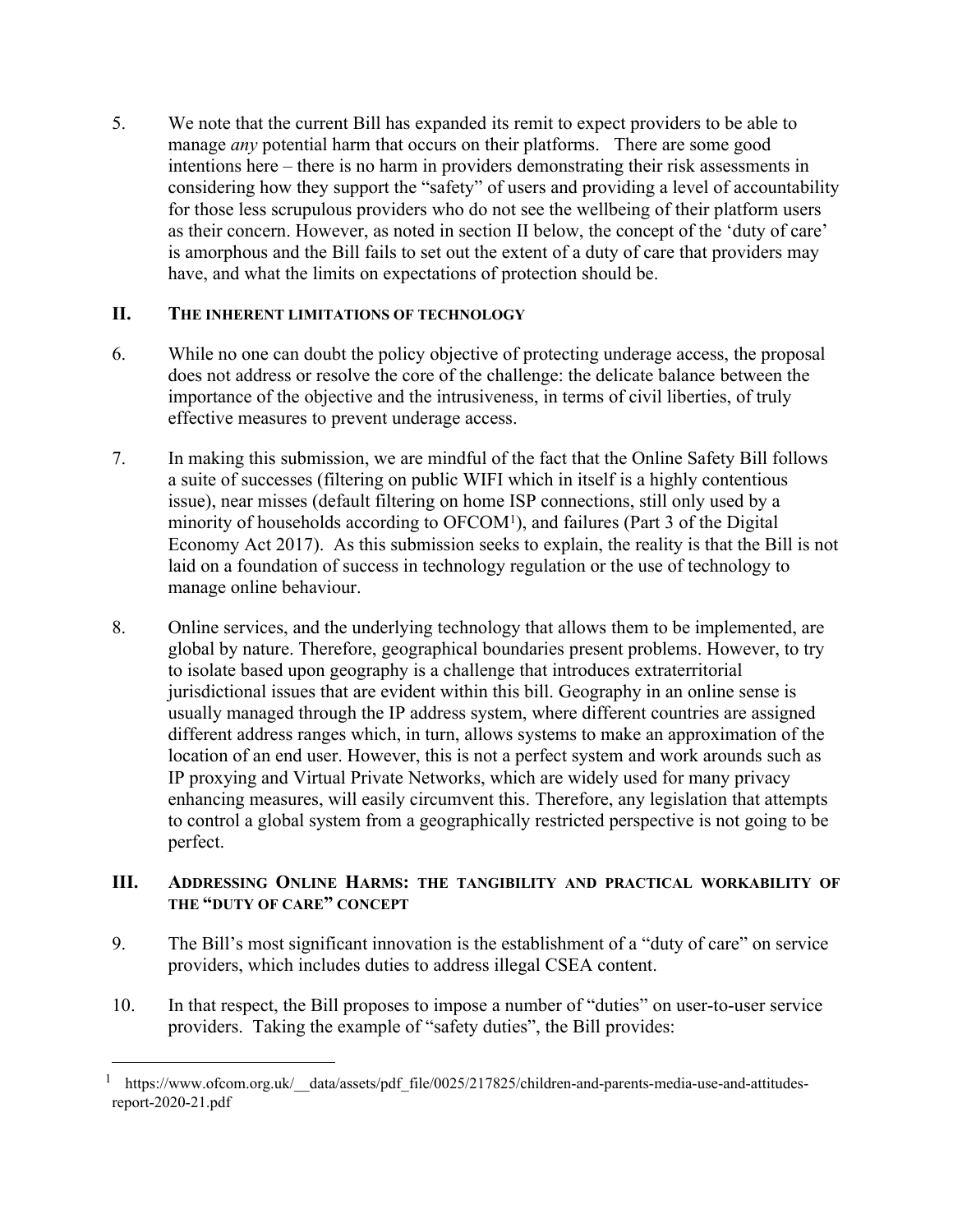"*(2) A duty, in relation to a service, to take proportionate steps to mitigate and effectively manage the risks of harm to individuals, as identified in the most recent illegal content risk assessment of the service.*

*(3) A duty to operate a service using proportionate systems and processes designed to—*

*(a) minimise the presence of priority illegal content;*

*(b) minimise the length of time for which priority illegal content is present;*

*(c) minimise the dissemination of priority illegal content;*

*(d) where the provider is alerted by a person to the presence of any illegal content, or becomes aware of it in any other way, swiftly take down such content*<sup>2</sup>

11. The Bill also specifies that:

*(6) In determining whether a step, system or process is proportionate for the purposes of this section, the following must be taken into account—*

*(a) all the findings of the most recent illegal content risk assessment (including as to levels of risk and as to nature, and severity, of potential harm to individuals), and*

*(b) the size and capacity of the provider of a service.<sup>3</sup>*

- 12. As presently drafted, the duties introduced by the Bill are amorphous: it is difficult to assess what might be considered to be an "effective" versus "ineffective" way to manage the risks of harm to individuals, for example, or to understand what "systems or process" would be considered appropriate.
- 13. WGCZ would welcome clear guidance as to what the 'duty of care' entails. WGCZ, for instance, already adopts a robust system of content control which is aimed at eliminating any content that violates the integrity of minors and the reporting of such offences to competent police authorities, as specified in the websites' content control policies.

## **IV. THE DIFFICULTIES WITH PREVIOUS AGE VERIFICATION PROPOSALS**

14. One of the possible "system or process" that have been previously considered is an "age verification mechanism", which this Committee will be familiar with as part of its past consideration of the Digital Economy Act.

<sup>&</sup>lt;sup>2</sup> Clause 9(2) and 9(3) of the Bill

<sup>&</sup>lt;sup>3</sup> Clause 9(6) of the Bill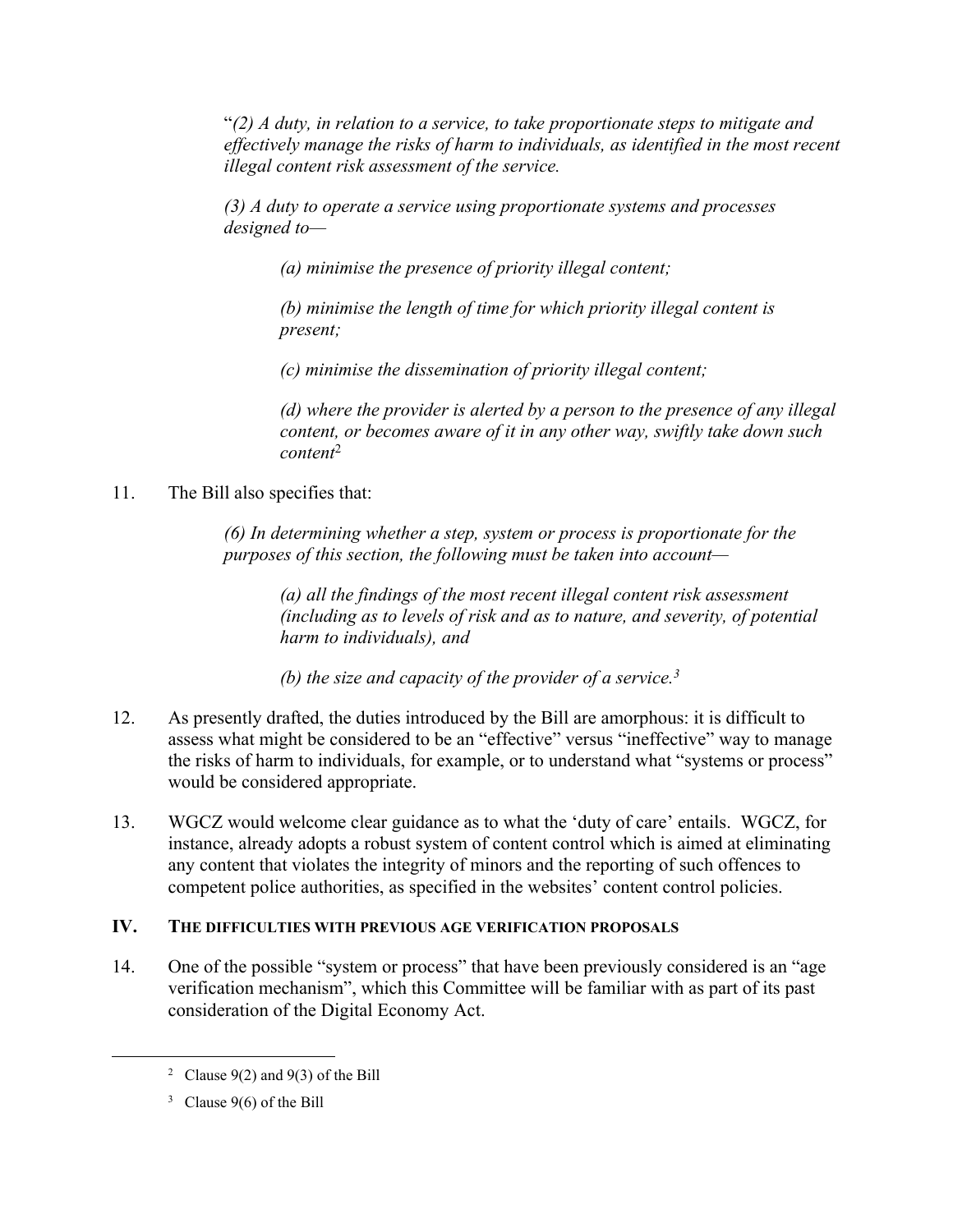15. The Committee will recall that during the consideration of the Digital Economy Act, the United Nations Special Rapporteur on the promotion and protection of the right to freedom of opinion and expression wrote an open letter to the British government expressing his concerns about a number of the proposals:

> "*First, I am concerned that the age verification provisions give the government access to information about citizens' viewing habits and data*. [...] *In addition, the age verification requirement can easily be abused, such as hacking, blackmail and other potential credit card fraud*. [...]

> *I am concerned about the lack of privacy obligations in the bill, when it effectively provides for the use of technologies that limit privacy rights through the requirement of age verification.* [...]

> *In addition, I am concerned about the lack of judicial review of the age verification regulator's authority to shut down websites that do not comply with the age verification requirement...*" 4 (emphasis added).

- 16. The Government's appointment of the British Board of Film Classification as the intended age verification regulator and its attempts to propose an 'age verification certificate standard' was also widely criticized by organisations such as the Open Rights Group, who wrote that the standard was "*pointless, misleading and potentially dangerous."<sup>5</sup>*
- 17. The Committee will also be cognisant that from a technical standpoint, any such age verification mechanisms could only apply within the UK, allowing users to access adult sites via VPNs or IP proxying, by simulating access from another jurisdiction where it would not be restricted.
- 18. Moreover, the imposition of such measures could also result in the unwarranted effect of pushing children towards the dark web, which is far more likely to provide access to illegal content (such as CSEA content). Given the nature of the content in these spaces, they attract many with a sexual interest in children, so driving young people to these spaces could be extremely dangerous for them. There is also the risk of increasing the sharing of pornography through peer to peer channels without the content moderation that is achieved on mainstream pornography channels, where no CSEA is permitted. Finally, these spaces will place young people at greater risk for arrest if they are being monitored.
- 19. Without a uniform, consistent, and free, age ID scheme, a technical solution will always struggle. So a provider might implement an age verification solution that uses a number of different measures (for example, the NSPCC/IWF Report/Remove service<sup>6</sup> uses

<sup>4</sup> Communication to the Government of the United Kingdom from the UN Special Rapporteur on the promotion and protection of the right to freedom of opinion and expression (OL GBR 1/2017), 9 January 2017.

<sup>5</sup> Open Rights Group, 'ORG Report: BBFC Age Verification Standard is Pointless, Misleading and Potentially Dangerous', 14 June 2019, accessed at: [https://www.openrightsgroup.org/press-releases/org-report-bbfc](https://www.openrightsgroup.org/press-releases/org-report-bbfc-age-verification-standard-is-pointless-misleading-and-potentially-dangerous/)[age-verification-standard-is-pointless-misleading-and-potentially-dangerous/](https://www.openrightsgroup.org/press-releases/org-report-bbfc-age-verification-standard-is-pointless-misleading-and-potentially-dangerous/)

<sup>6</sup> https://www.childline.org.uk/info-advice/bullying-abuse-safety/online-mobile-safety/remove-nude-image-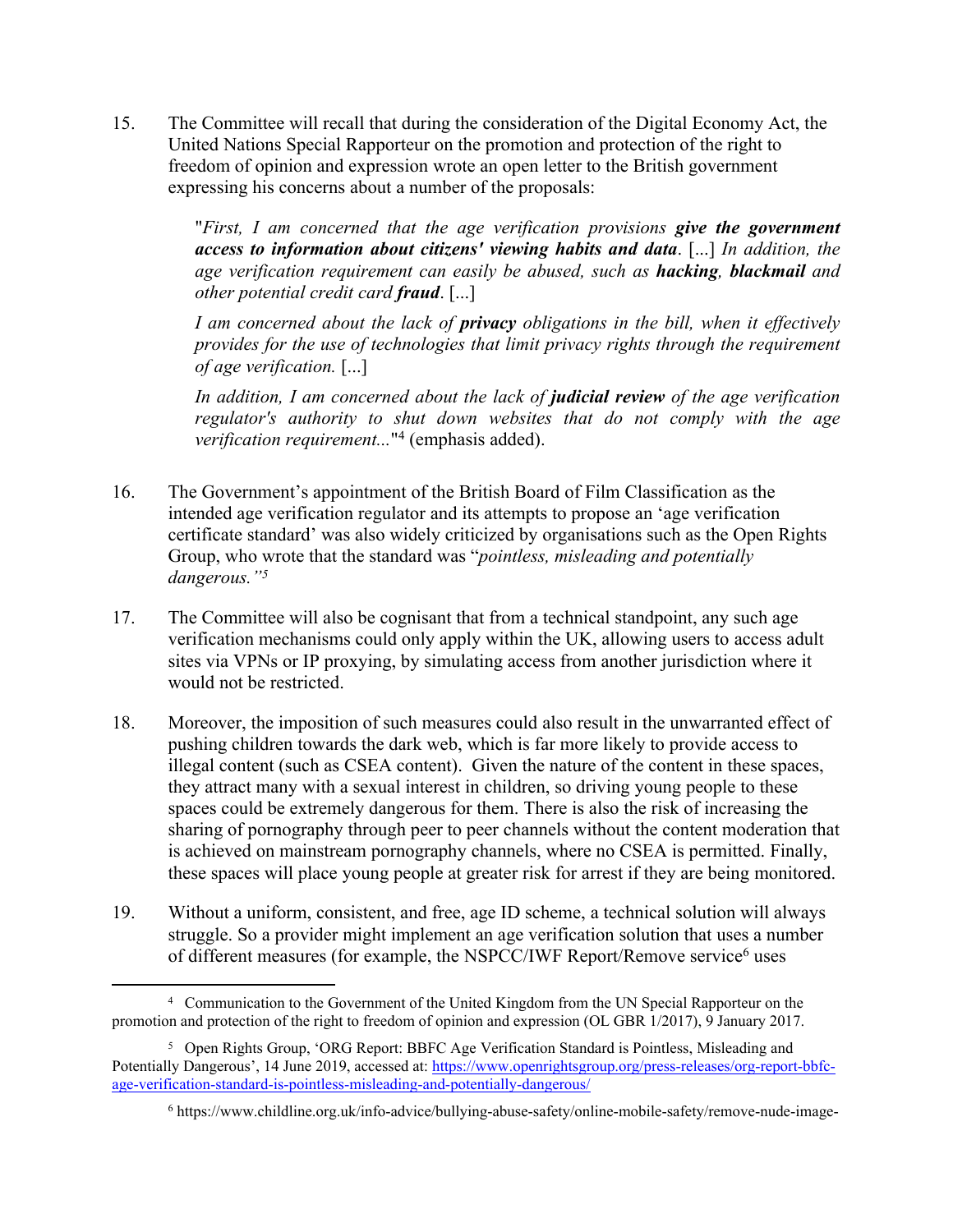passport, driving licence or YOTI) but these will not be effective for all young people. To continue with the NSPCC/IWF service as an example, all of the AV measures used on that system have an associated cost. This will mean that many young people will not be able to afford to verify their age, and will not be able to use it.

- 20. It would seem unfair and unrealistic to expect companies to invest in risk assessment and subsequent software tools to implement risk mitigation measures, just to be told they will still be fined as they failed in their duty of care to let in a determined, duplicitous young person who decides to bypass age verification measures with either their parent's login or a Virtual Private Network.
- 21. We believe therefore that the Bill's proposal to formally delete the age verification mechanisms introduced by the Digital Economy Act 2017 is warranted, given the clear, demonstrated unworkability of those proposals.
- 22. If the Government is serious in its view the age verification has to be part of the online safeguarding toolkit, and placing expectations on companies to implement a foolproof system, they should propose the underpinning infrastructure, which is a national ID card scheme, and weigh all of the privacy concerns and debates that brings from the public.

## **V. PUBLIC AWARENESS AND EDUCATION ON ONLINE SAFETY**

- 23. The Bill will not succeed without a parallel emphasis on developing public discourse and educating the public about safety online.
- 24. Children are increasingly adept at using new technologies and navigating the Internet. Parents must play the most crucial role in ensuring their children are adequately protected at home, for instance, using built-in and other widely available (and free) controls on content or filtering.
- 25. Measures should also be integrated in curricula and public education to increase online literacy and warn children of the risks and dangers of operating online, thereby enabling them to make rational and informed choices as they navigate the Internet and to adopt appropriate strategies when encountering troublesome content.

## **VI. CONCLUSION**

26. WGZC reiterates its support for initiatives to prevent minors accessing adult services and, in particular, ensuring that well-meaning initiatives do not result in deleterious consequences such as forcing minors onto the dark web and other more dangerous parts of the internet. We thank the Committee for the opportunity to provide our written observations on the Government's proposals in the Online Safety Bill and welcome the possibility of further engagement with the Committee and its members as the Bill goes through the parliamentary process.